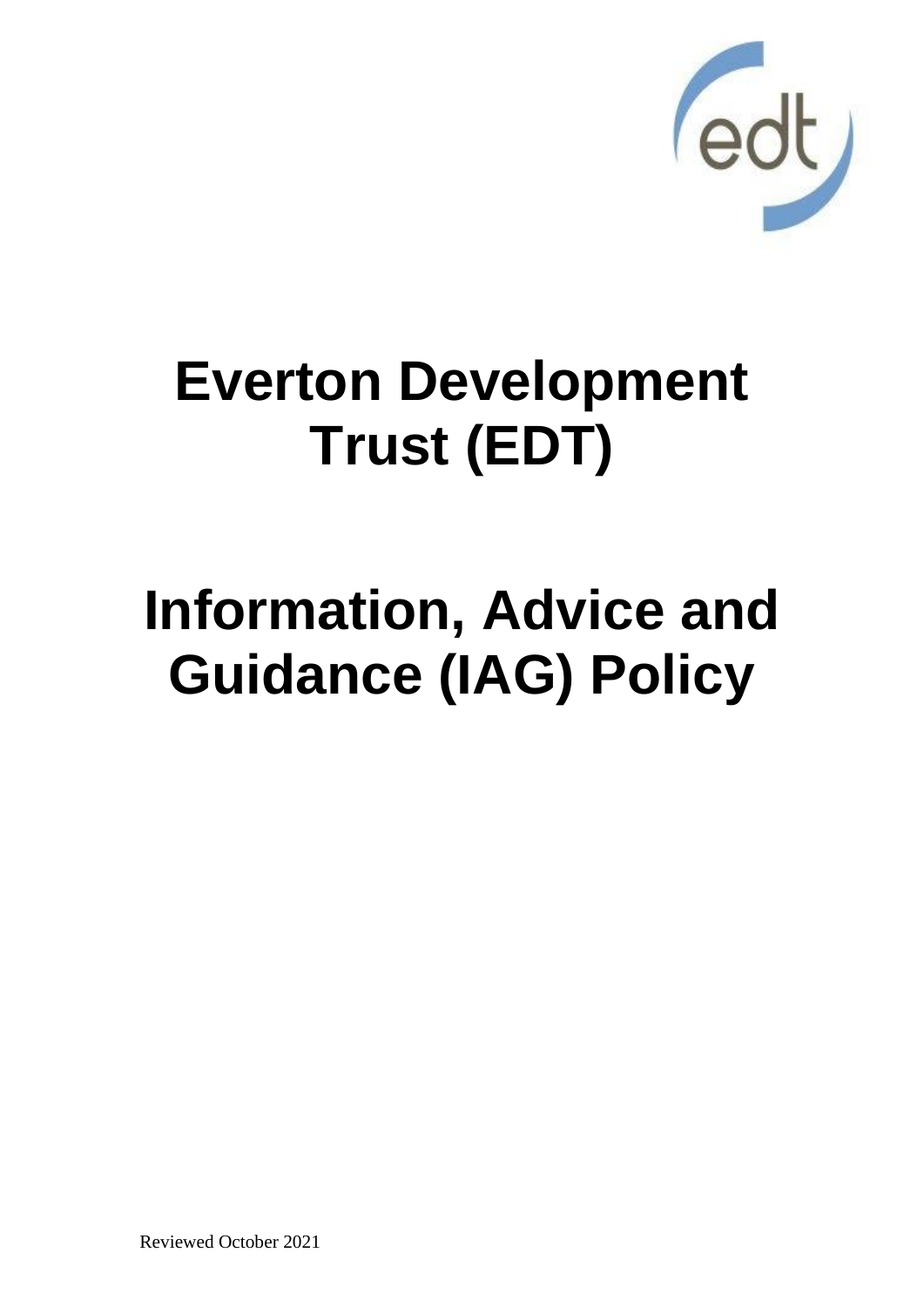## **LEARNER INFORMATION ADVICE AND GUIDANCE (IAG) POLICY**

## **1. Purpose**

- 1.1 The aim of this policy is to ensure that all EDT staff across the company understand and work within the standards and procedures applicable to the service. This will be achieved by ensuring that the standards and procedures detailed in this policy underpin all IAG activities undertaken EDT.
- 1.2 The three main dimensions of our approach are:
	- **E** Implementation as an employer
	- **E** Implementation as a service delivery organisation
	- **•** The provision of effective leadership to the community through partnership

## **2. Scope of the Policy**

2.1 This policy applies to all learners undertaking a programme delivered by EDT in any venue.

## **3. Management Responsibility**

3.1 The Directors of EDT or their designated representatives are directly responsible for the implementation of this policy.

## **4. Definitions**

- 4.1 **'Information advice and guidance'** denotes a range of impartial guidance activities and processes that can support choices made by learners, the key elements of which are defined as follows:
	- **Information:** information is data and basic factual information conveyed through different media (either printed or via ICT) on course opportunities, occupation or support service.
	- **Advice:** advice involves helping a learner to understand and interpret how information provided might relate to his/ her personal situation. Advice helps learners to understand their abilities and targets and may involve suggestions or options on how to go about a given course of action.
	- **Guidance:** guidance aims to support learners to better understand their needs, to confront barriers and to make informed and appropriate choices.
	- **Referral:** guidance may involve advocacy on behalf of some learners and referral for specialist guidance and support. Referral happens in person-to-person advice or guidance when another member of staff, agency or provider offers services that more closely match the learner's needs.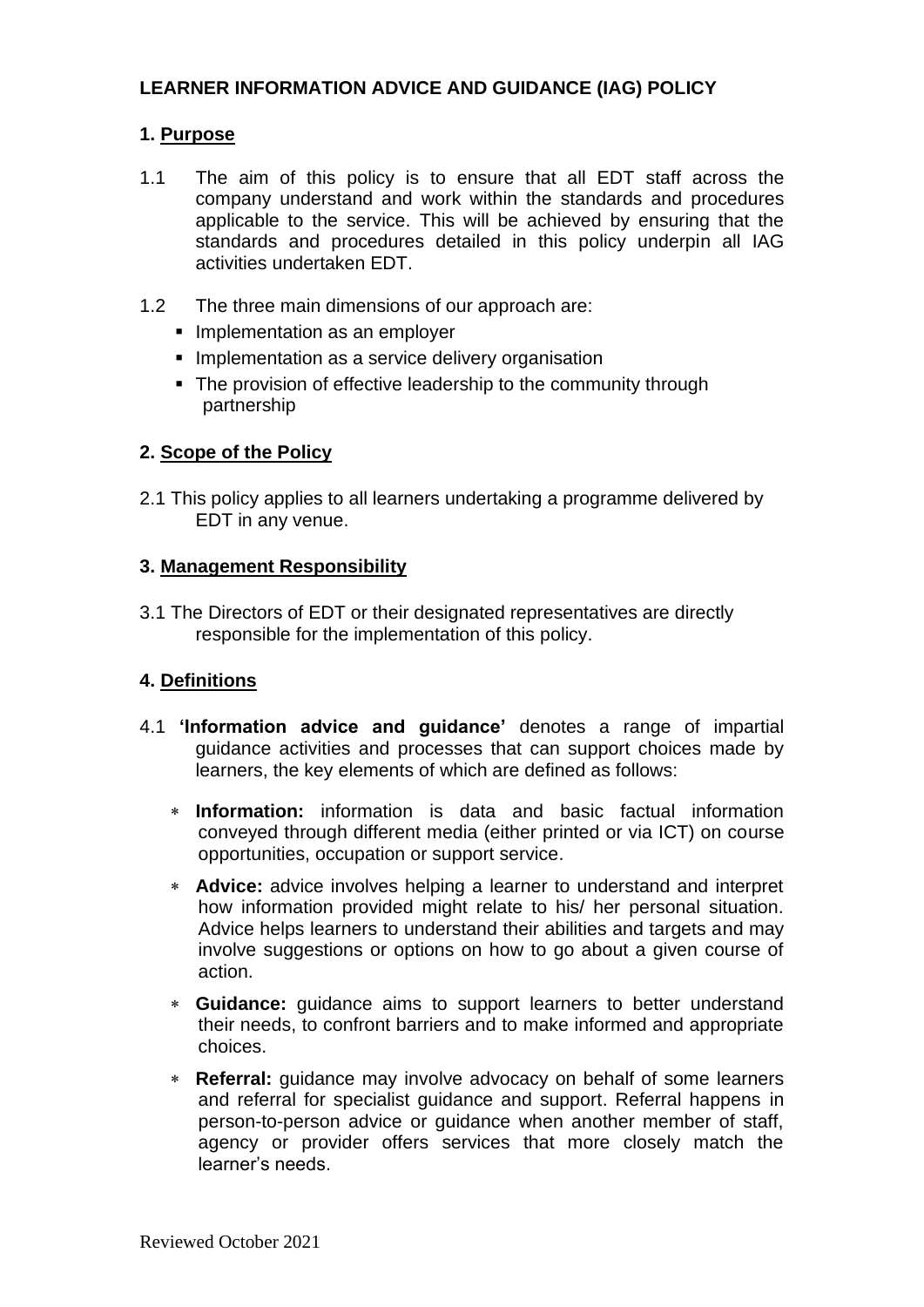## **5. EDT's Commitment to our Clients/ Service Users**

- 5.1 EDT believes that high quality and impartial IAG enables learners of all ages to make informed choices about their course and career options and thereby helps to maximise their participation and achievement in learning.
- 5.2 EDT commits to the delivery of IAG services as follows:
	- EDT will provide access to IAG services to learners at all stages of their programmes;
	- At pre-enrolment stage all learners will receive impartial IAG covering the following broad areas:
		- i). their choice of learning programme,
		- ii). an assessment of the suitability of the learning programme,
		- iii). the costs of the programme
		- The range of IAG services provided will reflect the diversity of the learners' needs;
		- Staff providing IAG will have the skills / knowledge/ experience to identify learners' needs and to signpost and/ or refer onwards as appropriate;
		- In any referral to a third party either internally or externally learner confidentiality will be maintained in accordance with the Data Protection Act.

### **6. IAG Arrangements**

- 6.1 EDT's IAG arrangements are as follows:
- 6.1.1 Reception
	- This team of staff provide initial information and advice to help potential learners to choose the course that suits their needs and to access any financial and learning support that may be available;
	- Where appropriate referrals could be made at this point to specialist IAG providers where additional services are required.

#### 6.1.2 Personal Tutors

• All learners have access to IAG from their Personal Tutors.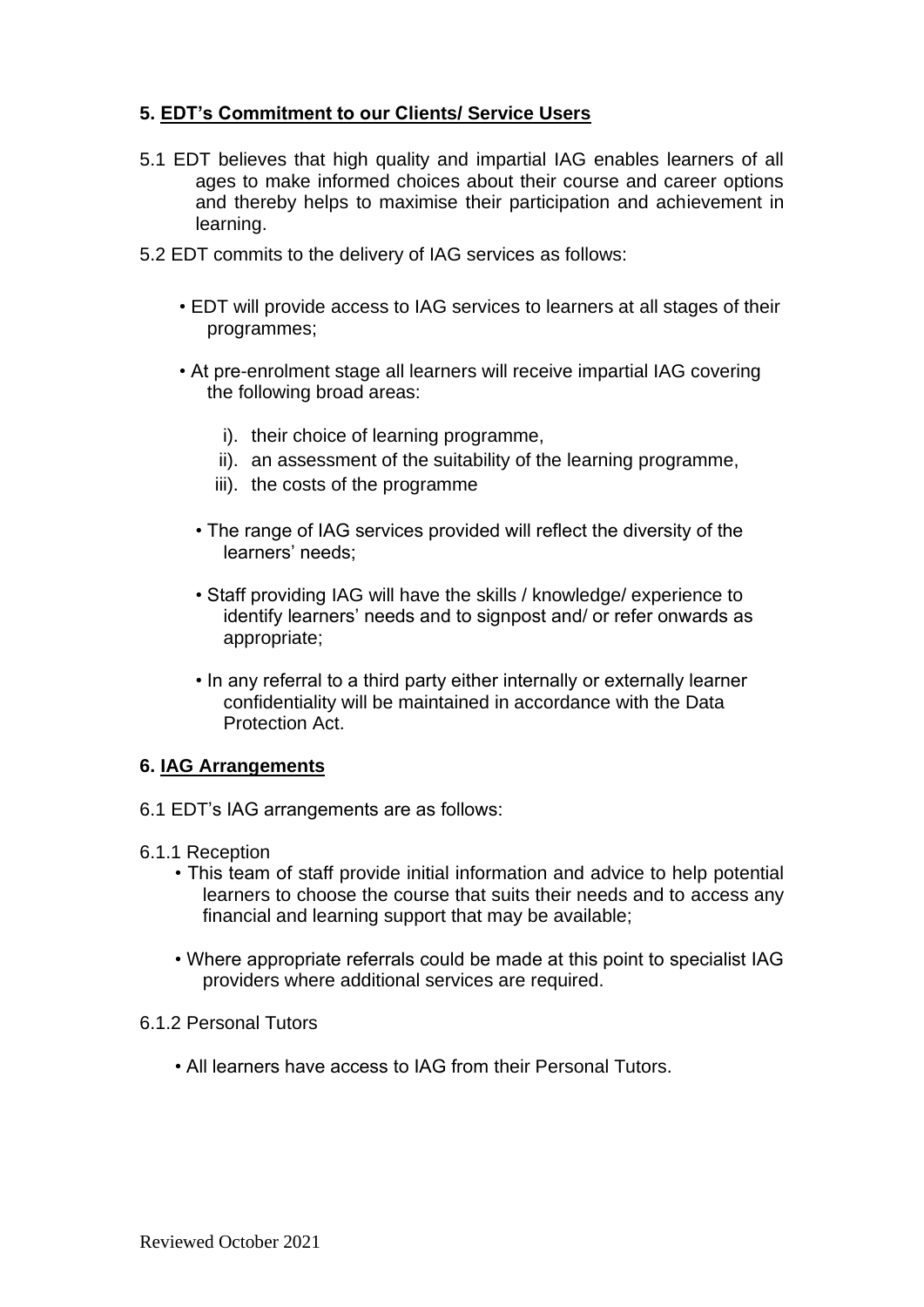## **7. Referral Arrangements**

7.1 Where necessary, with the learner's permission, he/ she may be referred to another provider or agency providing a service or course that more closely meets their needs. In these circumstances IAG staff will help the learner in completing the appropriate referral form and ensure that the learner is given any assistance required to follow up this referral.

The referral process will be fully explained to the learner to include the following:

- i). details about any other organisation involved;
- ii). confirmation as to why referral is appropriate;
- iii). clarification on what is expected of the learner;
- iv). the setting of boundaries about the sharing of information with any other agency

## **8. Impartiality.**

The impartiality of information, advice and guidance is assured in the following ways:

- Analysis of retention data
- Analysis of results from Student interview and induction questionnaires
- Learner review forms
	- i). Observation of guidance and tutorial sessions
	- ii). Standardised ILP paperwork
	- iii). External assessment of IAG provided by Matrix
	- iv). Feedback from referral partners and agencies

## **9. Confidentiality**

9.1 Client Records & Other Associated Documents

- All client records, be they stored manually or electronically, are held in secure premises. Electronic records are stored on stand-alone computers accessible through the normal password protocols. Personnel will ensure that all records are accurately stored and can be reliably retrieved.
- Records are only accessible to staff directly concerned with the delivery of projects and services to the client.
- 9.2 Statement of Service
	- Access to EDT's Statement of Service /Learner Handbook for all clients is available on all sites used by EDT to deliver programmes.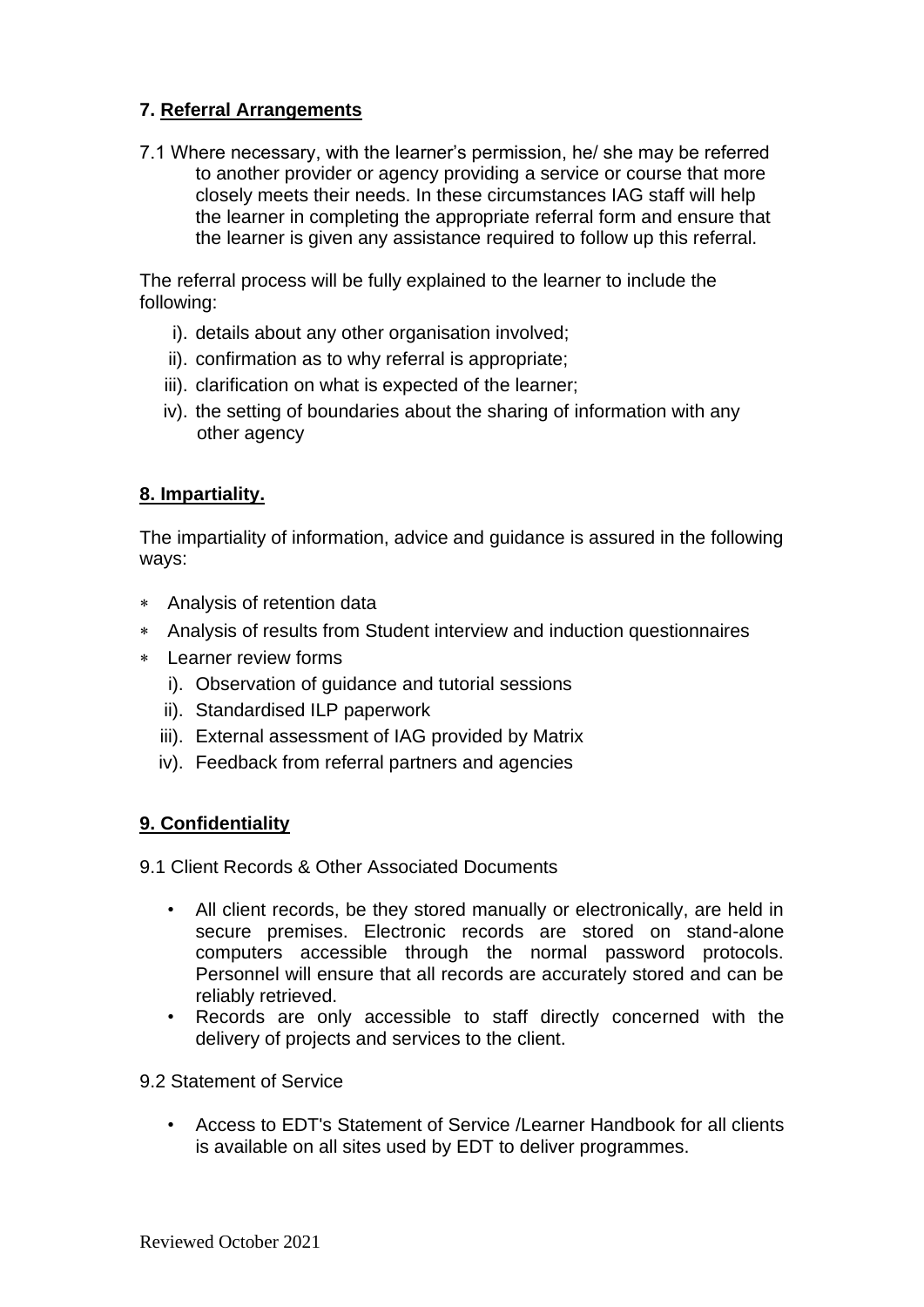- 9.3 Access to information
	- Clients are entitled to request copies of any documents containing information about themselves or their companies. In the interests of all parties, where such requests ensues, a signature of endorsement showing the date of access and titles of documents put at their disposal would be required from the client.
	- Information relating to closed files is archived both manually and electronically. Summaries of actions/procedures will be available for access to eligible parties for a period of 6 years after which they may be destroyed unless there is a specific requirement by a contractor 3rd party, eg ESF, to maintain such records indefinitely.

## **10. Staff Development**

10.1 Initial training or update training for staff involved in delivering IAG will be included in the EDT's annual staff development and CPD arrangements.

## **11. Related Documents**

- 11.1 Learner Handbook
- 11.2 Complaints and Grievance Procedure
- 11.3 Equality and Diversity Policy
- 11.4 Data Protection Policy
- 11.5 Safeguarding Policy and Procedure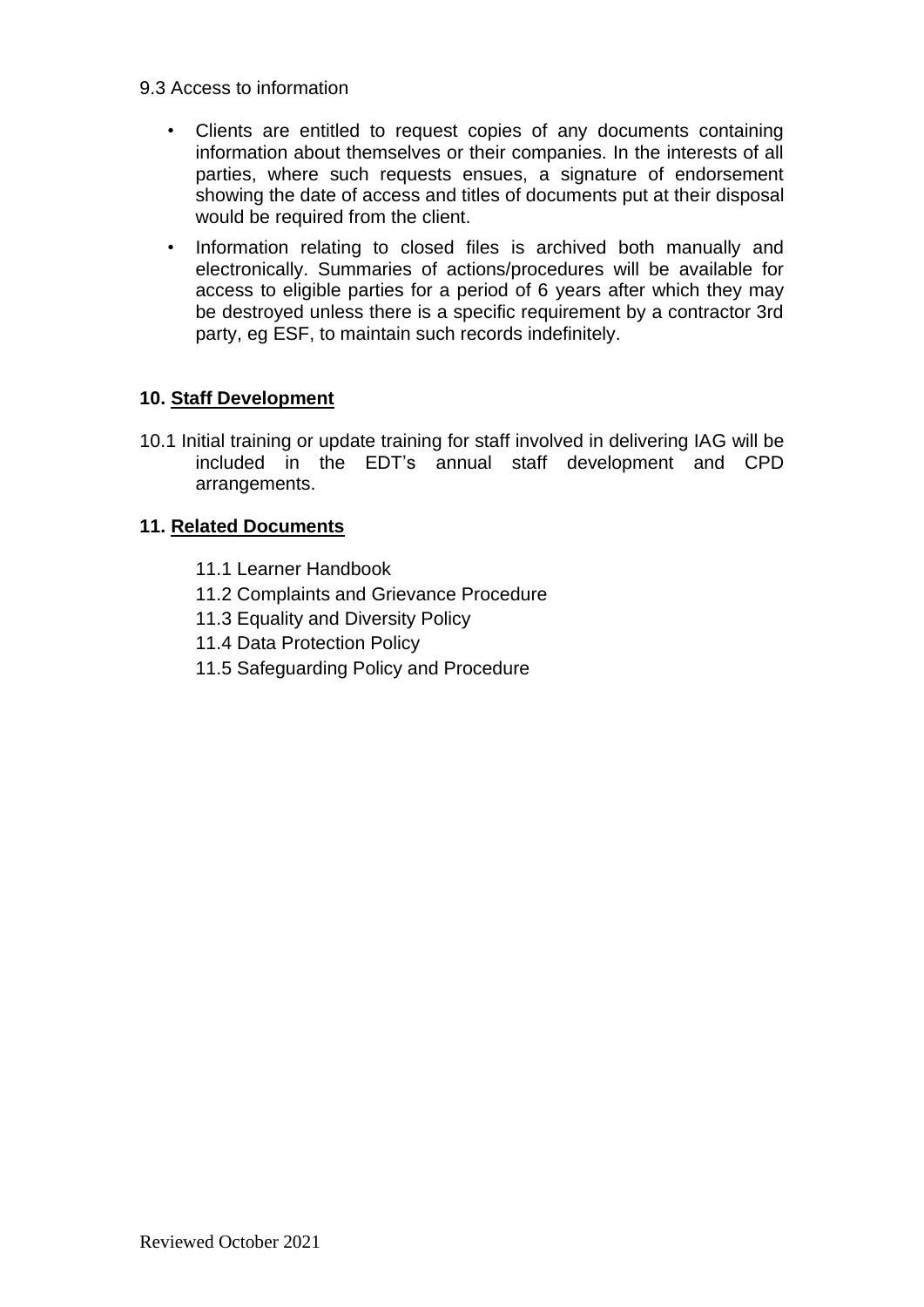## **Appendix 1**

### **The National IAG Board Principles for Coherent Delivery in IAG Services**

- **Accessible and Visible**  IAG services that are recognised and trusted by clients, have convenient entry points from which clients may be signposted or referred to the services which most closely meet their needs and are open at times and in places which suit clients' needs;
- **Professional and Knowledgeable –** IAG frontline staff will have the skills and knowledge to identify quickly and effectively the client's needs. They will have the skills and knowledge either to address the client's needs or to signpost or to refer them to suitable alternative provision;
- **Effective Connections –** links between IAG services should be clear from the client's perspective. Where necessary, clients are supported in their transition between services;
- **Availability, Quality and Delivery of IAG services –** should be targeted at the needs of clients, and be informed by social and economic priorities at local, regional and national levels;
- **Diversity –** in the range of IAG services will reflect the diversity of clients' needs;
- **Impartial –** IAG services which support clients to make informed decisions about learning and work based on the client's needs and circumstances;
- **Responsive –** to present and future needs of clients;
- **Friendly –** and welcoming IAG services which encourage clients to engage successfully with the service;
- **Enabling –** services which encourage and support clients to become lifelong learners by enabling them to access and use information to plan their careers;
- **Learning and Work –** IAG services will support clients to explore the implications for both learning and work in their future career plans;
- **Awareness -** young people and adults will be aware of the IAG services that are relevant to them, and have well informed expectations of those services.